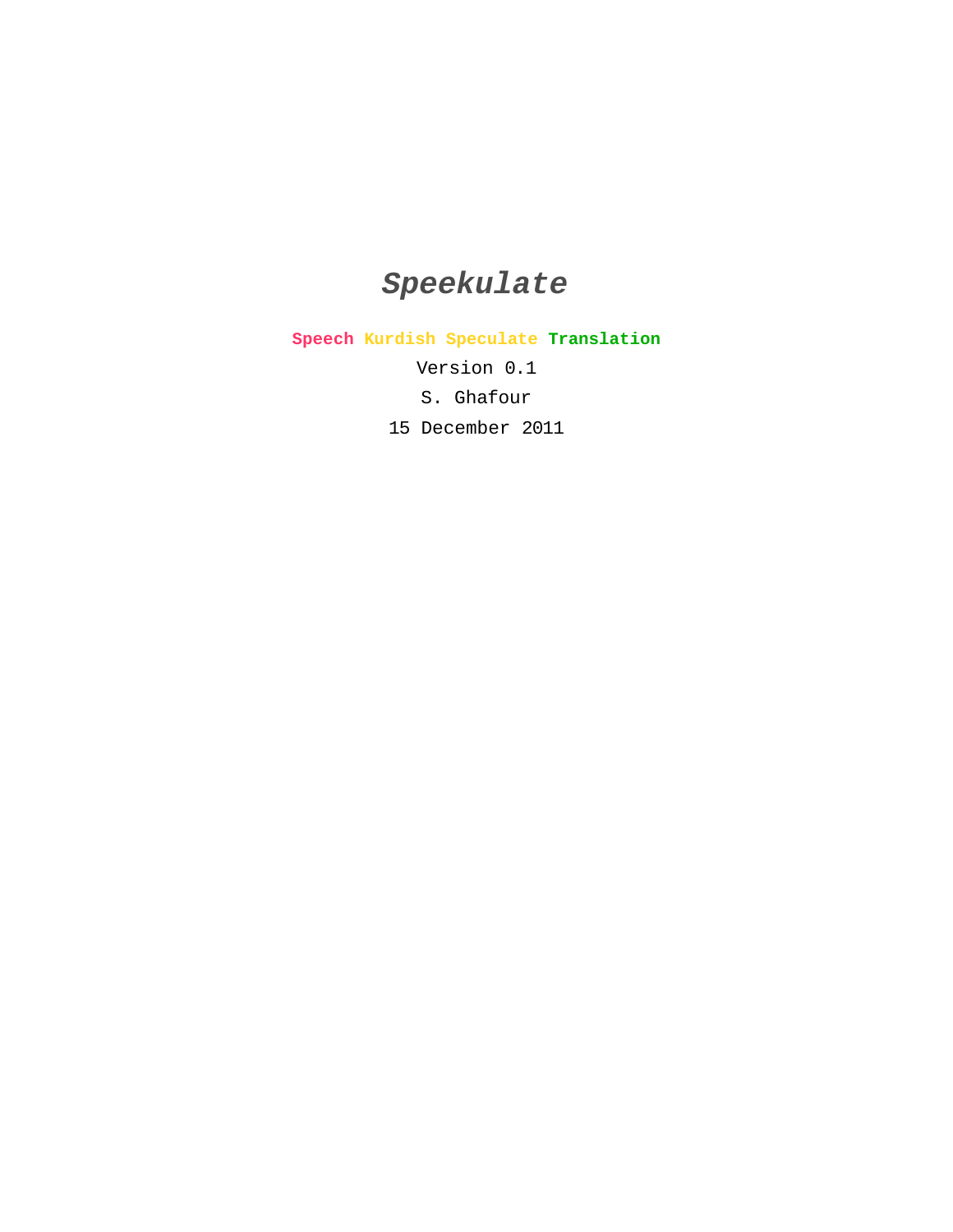# **Introduction**

The Scope of this document is initially not strictly limited to a time-frame or deadline. It describes, in particular, a theoretical scenario and tests its potentials of implementation in a real world example.

As the outcome and the results depend on many factors, the scope of the delivered product can be modified during the process of development in an agile fashion.

#### **Prelude**

Speech to text, Kurdish and Speculate a translation will make Speekulate. The main idea is to use the cutting-edge technologies that are available at the moment to produce a challenging-creative product; it is machine challenging human. The applications of the end-product are unlimited with a dozen of positive side-effects.

Speekulate can be considered as, however it may remain as a theoretical research, multi-use translator; "Upload an English movie, play back with Kurdish subtitles." This description sounds too simple and fragile for such a huge system. We should be aware of the fact that there is no such a product out-of-box and there is a demand on a an extesive research to create a creative mixture of software.

So why is it so important to have a system like Speekulate? Let us forget about Speekulate in terms of an end-product. While we will describe the steps of the process, it will become more obvious.

#### **Intermezzo**

The first important step to know is, the current status of the Kurdish language. In the following sections we will try to anatomize the situation from the very beginning.

### **The Kurdish Alphabet**

In the late 90s of the previous century first Kurdish texts start to appear on Internet. Due to the lack of standards, imperfection of Unicode and lack of knowledge, Kurds were obliged to create their own fonts/letter-types. The Kurdish fonts were mainly based on Arabic or Persian structures. The glyphs in the font were simply edited and replace by Kurdish ones. The result was dramatic and disastrous, especially in terms of data-storage.

In the beginning of 2000 Kurditgroup created a standard of a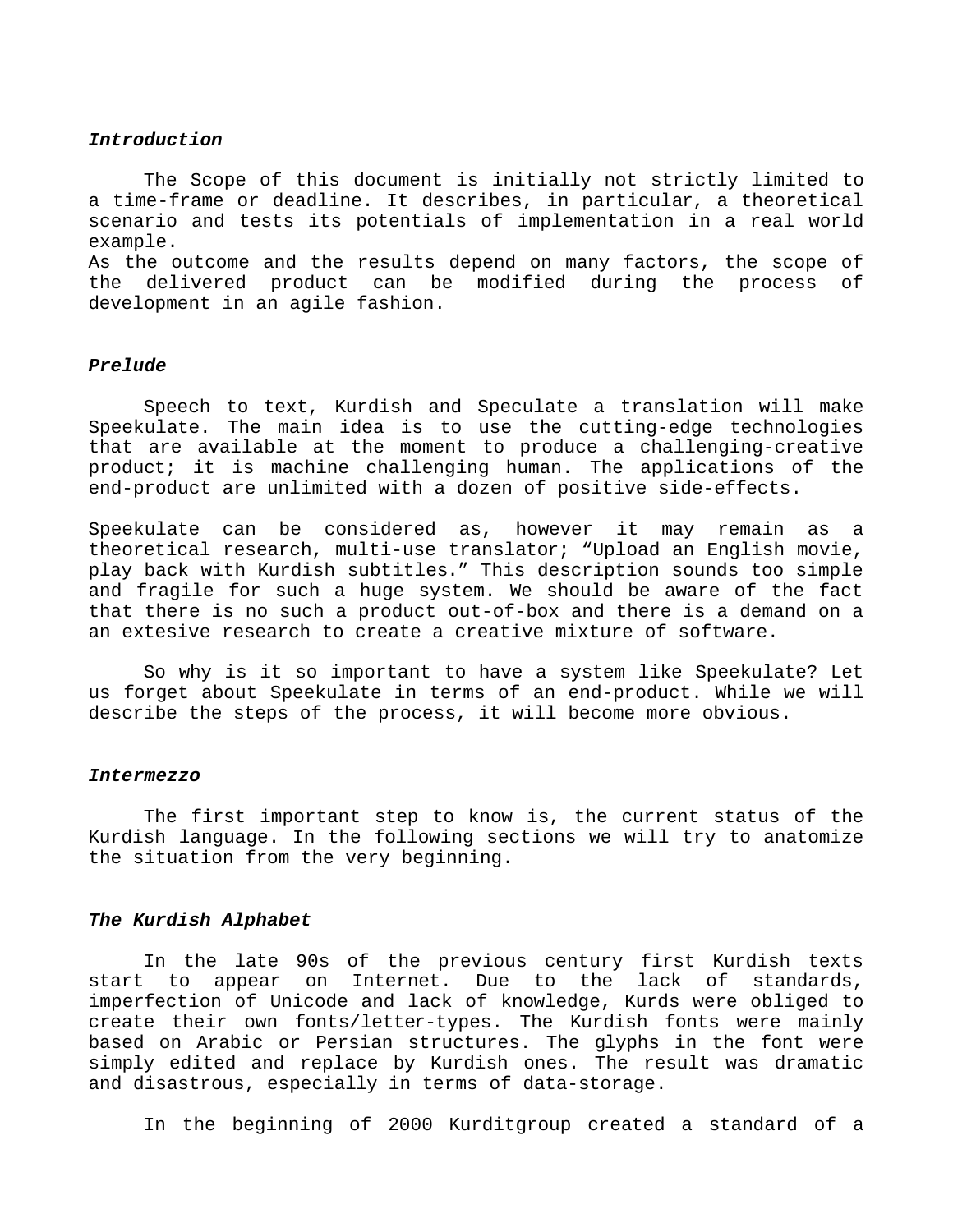digital Kurdish alphabet based on a correct Unicode and supported by a font that is not based on any other language. This standard by Kurditgroup is chosen unilaterally and can be formalized in a way to be adapted by the Kurdish government.

Sorani, is the de facto official dialect of the Kurdish Government. However, there are couple of issues that should be addressed by Kurdish linguists. That will create a wider support for this standard. Take a look at ک and ك. In terms of data-storage this is a very important issue to tackle.

First Step: Official normalization of the Kurdish alphabet and their corresponding codes as described in Unicode Tables. Without taking care of this step, we will create a monster that will be hard to kill in the future.

# **Word list of the Kurdish language**

This Word list is crucial for Speekulate as well as to create a Spell check system. To produce such a list there is a big need to cooperate with Kurdish linguistic institutes and make it digitally available. The institutes can continuously update and improve the list. In the mean time it can provide documents about Kurdish morphology that are valuable to Statistical Machine Translation Systems.

Second Step: The official Kurdish Word list.

# **Creating an acoustic model**

A phonetic transcription (needed in case of transforming Kurdish speech to text). This step can be skipped as the purpose of Speekulate is to create English to Kurdish translation system. However, having an acoustic Kurdish model can be useful in many ways and can be used in a wide range of applications.

Third Step (Optional): Kurdish Speech to Text.

# **Statistical Machine Translation**

Creating such a system has multiple benefits. At this moment the most of existing systems do not support Kurdish due to the lack of sufficient Corpora, ex. Google Translator. This can be described as the most complicated and time consuming part. In this case a Shallow Translation System can be more effective.

Fourth Four: Machine Translation.